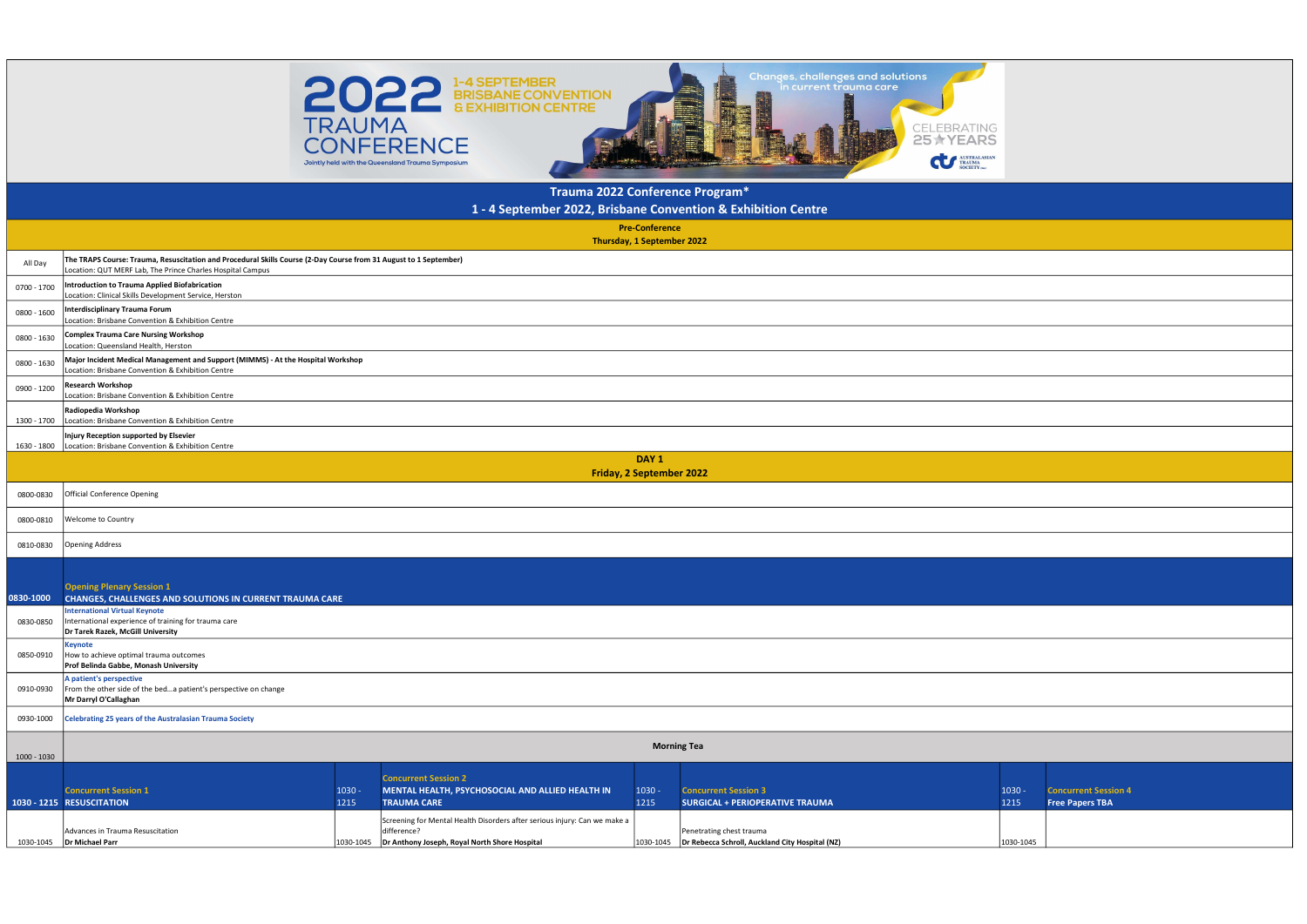|             |                                                                                                                         |           | Can hand therapists enable return to occupational performance following        |               |                                                                                                                                                                                   |           |                             |  |
|-------------|-------------------------------------------------------------------------------------------------------------------------|-----------|--------------------------------------------------------------------------------|---------------|-----------------------------------------------------------------------------------------------------------------------------------------------------------------------------------|-----------|-----------------------------|--|
|             |                                                                                                                         |           | distal radius fracture? Current clinical practise in the Australian context: A |               |                                                                                                                                                                                   |           |                             |  |
|             | Whole blood for trauma resuscitation                                                                                    |           | national survey.                                                               |               |                                                                                                                                                                                   |           |                             |  |
| 1045-1100   | Prof Dev Mitra, Monash University                                                                                       |           | 1045-1100   Terra Bredy, University of Queensland                              | 1045-1100 TBA |                                                                                                                                                                                   | 1045-1100 |                             |  |
|             |                                                                                                                         |           |                                                                                |               |                                                                                                                                                                                   |           |                             |  |
|             | What are the most important questions in trauma transfusion?                                                            |           | Trauma Informed Care                                                           |               | Diagnostic challenges and management in penetrating abdominal trauma                                                                                                              |           |                             |  |
| 1100-1115   | Prof Michael Reade, University of Queensland                                                                            | 1100-1115 | Antonia Solomon                                                                |               | 1100-1115   Dr Jodie-Kate Williams, National Critical Care and Trauma Response Centre                                                                                             | 1100-1115 |                             |  |
|             | What impact would providing fresh whole blood to trauma patients have on                                                |           |                                                                                |               |                                                                                                                                                                                   |           |                             |  |
|             | Australia's blood supply?                                                                                               |           | Paramedics responding to trauma                                                |               | Bleeding Pelvic Fractures - current evidence in management                                                                                                                        |           |                             |  |
| 1115-1130   | Denese Marks. Red Cross Lifeblood                                                                                       | 1115-1130 | Sandra Garner, Queensland Ambulance Service                                    |               | 1115-1130   Prof Joseph Mathew, The Alfred Hospital                                                                                                                               | 1115-1130 |                             |  |
|             | Airway management pitfalls in injured patients. Data from the Binational Airway                                         |           |                                                                                |               | Foley Catheter Balloon Tamponade for Actively Bleeding Wounds Following Penetrating Neck<br>Injury is an Effective Technique for Controlling Non-Compressible Junctional External |           |                             |  |
|             | Registry                                                                                                                |           |                                                                                |               | Haemorrhage                                                                                                                                                                       |           |                             |  |
| 1130-1145   | Dr Sally McCarthy, Prince of Wales Hospital Sydney                                                                      | 1130-1145 | <b>TBA</b>                                                                     |               | 1130-1145   Dr Victor Kong, Waikato Hospital (NZ)                                                                                                                                 | 1130-1145 |                             |  |
|             |                                                                                                                         |           | <b>Intimate Partner Violence</b>                                               |               |                                                                                                                                                                                   |           |                             |  |
|             | Australian New Zealand Massive Transfusion Registry                                                                     |           | Dr Bharti Khurana, Trauma Imaging Research and Innovation Center,              |               | Timing and priorities for aortic injuries                                                                                                                                         |           |                             |  |
| 1145-1200   | Prof Erica Wood or Assoc Prof Zoe McQuilten, Monash University                                                          | 1145-1200 | <b>Harvard Medical School</b>                                                  |               | 1145-1200   Dr Ian Campbell                                                                                                                                                       | 1145-1200 |                             |  |
|             |                                                                                                                         |           |                                                                                |               |                                                                                                                                                                                   |           |                             |  |
|             |                                                                                                                         |           |                                                                                |               |                                                                                                                                                                                   |           |                             |  |
| 1200-1215   | QUESTION / DISCUSSION TIME                                                                                              |           | 1200-1215   QUESTION / DISCUSSION TIME                                         |               | 1200-1215   QUESTION / DISCUSSION TIME                                                                                                                                            | 1200-1215 |                             |  |
|             |                                                                                                                         |           |                                                                                |               | Lunch                                                                                                                                                                             |           |                             |  |
| 1215 - 1315 |                                                                                                                         |           |                                                                                |               |                                                                                                                                                                                   |           |                             |  |
|             |                                                                                                                         |           |                                                                                |               |                                                                                                                                                                                   |           |                             |  |
| 1235-1315   |                                                                                                                         |           |                                                                                |               | <b>Australasian Trauma Society Annual General Meeting</b>                                                                                                                         |           |                             |  |
|             |                                                                                                                         |           |                                                                                |               |                                                                                                                                                                                   |           |                             |  |
|             |                                                                                                                         |           |                                                                                |               |                                                                                                                                                                                   |           |                             |  |
|             | <b>Concurrent Session 5</b>                                                                                             |           | <b>Concurrent Session 6</b>                                                    |               | <b>Concurrent Session 7</b>                                                                                                                                                       |           | <b>Concurrent Session 8</b> |  |
|             | <b>1315-1500 REHABILITATION POST TRAUMA</b>                                                                             |           | 1315-1500 MAJOR INCIDENTS AND MASS CASUALTY EVENTS                             |               | 1315-1500 TRAUMA NURSING                                                                                                                                                          |           | 1315-1500 Free Papers 2 TBA |  |
|             |                                                                                                                         |           |                                                                                |               | The modified primary - the challenges of Aeromedical Retrieval of trauma patients from rural                                                                                      |           |                             |  |
| 1315-1330   | COMBAT: a package of care improving outcomes in patients with rib fractures<br>Dr Maria Brand, Middlemore Hospital (NZ) |           | Trauma Preparedness Study<br>1315-1330   Prof Belinda Gabbe, Monash University |               | and remote settings<br>1315-1330 Renee Bolot, LifeFlight Retrieval Medicine                                                                                                       | 1315-1330 |                             |  |
|             |                                                                                                                         |           |                                                                                |               |                                                                                                                                                                                   |           |                             |  |
|             |                                                                                                                         |           |                                                                                |               | Trauma Nurse Case Management: facilitating optimal & efficient outcomes for the patient and                                                                                       |           |                             |  |
|             | Use and effectiveness of telehealth for rehabilitation trauma                                                           |           | UK - Clinical Guideline for Major Incidents and Mass Casualty Events           |               | the service                                                                                                                                                                       |           |                             |  |
| 1330-1345   | Dr Christina Ekegren, Monash University                                                                                 |           | 1330-1345 Justine Lee and / or Stephen Groves, NHS (UK)                        |               | 1330-1345   Nicole Kelly, Royal Adelaide Hospital                                                                                                                                 | 1330-1345 |                             |  |
|             |                                                                                                                         |           |                                                                                |               |                                                                                                                                                                                   |           |                             |  |
|             |                                                                                                                         |           |                                                                                |               |                                                                                                                                                                                   |           |                             |  |
|             | Early inreach rehabilitation - opportunities to improve rehab outcomes in the                                           |           |                                                                                |               |                                                                                                                                                                                   |           |                             |  |
|             | acute phase of care                                                                                                     |           | Into the war zone - responding to victims of active armed forces               |               | Navigating a journey from Trauma Victim to Trauma Survivor                                                                                                                        |           |                             |  |
| 1345-1400   | Dr Teresa Boyle, Gold Coast University Hospital                                                                         |           | 1345-1400   Matthew Meister, Queensland Ambulance Services                     |               | 1345-1400   Matthew Scott, Gold Coast University Hospital                                                                                                                         | 1345-1400 |                             |  |
|             | 5 years of falls on the inpatient spinal injuries unit                                                                  |           | Ballistic injuries based on MSF experience                                     |               | Phone call follow-up for trauma patients                                                                                                                                          |           |                             |  |
|             | 1400-1415   Kathryn Marshall, Princess Alexandra Hospital                                                               |           | 1400-1415   Dr Jan Swinnen, Westmead Hospital                                  |               | 1400-1415   Alicia Jackson, Royal North Shore Hospital                                                                                                                            | 1400-1415 |                             |  |
|             |                                                                                                                         |           |                                                                                |               |                                                                                                                                                                                   |           |                             |  |
|             | BE-FIT Better Functional Outcomes in Trauma                                                                             |           | Chemical and/or biological attack                                              |               | Trauma verification onsite vs virtual; preparing for a review                                                                                                                     |           |                             |  |
| 1415-1430   | Prof Belinda Gabbe, Monash University                                                                                   | 1415-1430 | Assoc Prof David Heslop, University of New South Wales                         |               | 1415-1430 <b>Dr Rebekah Ogilvie, Canberra Hospital and Health Services</b>                                                                                                        | 1415-1430 |                             |  |
|             |                                                                                                                         |           |                                                                                |               |                                                                                                                                                                                   |           |                             |  |
| 1430-1445   | <b>TBA</b>                                                                                                              |           | Paediatric response - Manchester Arena Attack 2017                             |               | Trauma Nurse Credentialing & Certification Pathway: what does it take to be a trauma nurse?<br>1430-1445   Helen Jowett, Royal Children's Hospital                                | 1430-1445 |                             |  |
|             |                                                                                                                         |           |                                                                                |               |                                                                                                                                                                                   |           |                             |  |
|             |                                                                                                                         |           |                                                                                |               |                                                                                                                                                                                   |           |                             |  |
| 1445-1500   | QUESTION / DISCUSSION TIME                                                                                              |           | 1445-1500 QUESTION / DISCUSSION TIME                                           |               | 1445-1500 QUESTION / DISCUSSION TIME                                                                                                                                              | 1445-1500 |                             |  |
|             |                                                                                                                         |           |                                                                                |               | Afternoon Tea                                                                                                                                                                     |           |                             |  |
| 1500-1530   |                                                                                                                         |           |                                                                                |               |                                                                                                                                                                                   |           |                             |  |
|             |                                                                                                                         |           |                                                                                |               |                                                                                                                                                                                   |           |                             |  |
|             | <b>Plenary Session 2</b>                                                                                                |           |                                                                                |               |                                                                                                                                                                                   |           |                             |  |
|             | ADVOCACY, CAREER PATHWAYS AND SUCCESSION PLANNING FOR TRAUMA SPECIALISTS                                                |           |                                                                                |               |                                                                                                                                                                                   |           |                             |  |
|             | 1530-1700 Chair: Prof Michael Schuetz, Dr John Crozier                                                                  |           |                                                                                |               |                                                                                                                                                                                   |           |                             |  |
|             |                                                                                                                         |           |                                                                                |               |                                                                                                                                                                                   |           |                             |  |
|             | <b>International perspective</b>                                                                                        |           |                                                                                |               |                                                                                                                                                                                   |           |                             |  |
|             | Prof Chris Moran, National Strategic Incident Director, NHS (UK)                                                        |           |                                                                                |               |                                                                                                                                                                                   |           |                             |  |
|             | <b>Careers in Trauma Nursing</b>                                                                                        |           |                                                                                |               |                                                                                                                                                                                   |           |                             |  |
|             | Heidi Hotz, Trauma Program Manager, Department of Surgery, Cedars-Sinai Medical Center (US)                             |           |                                                                                |               |                                                                                                                                                                                   |           |                             |  |
|             |                                                                                                                         |           |                                                                                |               |                                                                                                                                                                                   |           |                             |  |
|             | The next generation, family, careeer, opportunities, and the sub-speciality of trauma care                              |           |                                                                                |               |                                                                                                                                                                                   |           |                             |  |
| 1530-1730   | Dr Zhenya Welyczko, Princess Alexandra Hospital                                                                         |           |                                                                                |               |                                                                                                                                                                                   |           |                             |  |

| 1045-1100<br>1100-1115<br>1115-1130<br>1130-1145<br>1145-1200<br>1200-1215 |  |  |
|----------------------------------------------------------------------------|--|--|
|                                                                            |  |  |
|                                                                            |  |  |
| :k                                                                         |  |  |
|                                                                            |  |  |
|                                                                            |  |  |
|                                                                            |  |  |
|                                                                            |  |  |
|                                                                            |  |  |
|                                                                            |  |  |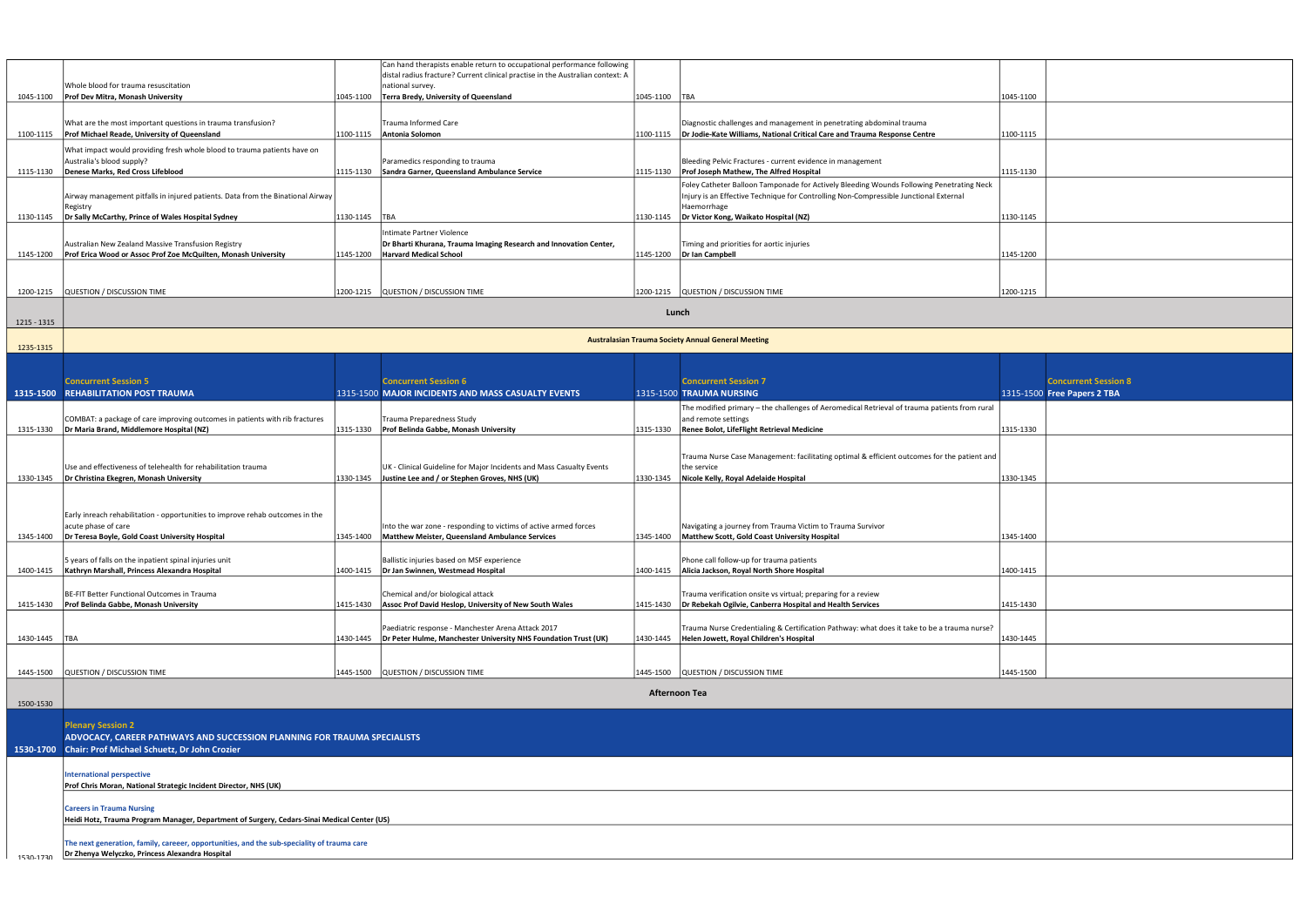| $1030 -$<br>1215 | <b>Concurrent Session 12</b><br><b>Free Papers 3 TBA</b> |
|------------------|----------------------------------------------------------|
| 1030-1045        |                                                          |
| 1045-1100        |                                                          |
|                  |                                                          |
| 1100-1115        |                                                          |
| 1115-1130        |                                                          |
|                  |                                                          |
| 1130-1145        |                                                          |
|                  |                                                          |
| 1145-1200        |                                                          |
|                  |                                                          |
| 1200-1215        | QUESTION / DISCUSSION TIME                               |

| ∪ני ו⊤-∪נים     | Advocacy, career pathways and succession planning for Trauma Specialists                                                                                                 |           |                                                                                                                                                          |                  |                                                                                                                                                          |           |                                                             |
|-----------------|--------------------------------------------------------------------------------------------------------------------------------------------------------------------------|-----------|----------------------------------------------------------------------------------------------------------------------------------------------------------|------------------|----------------------------------------------------------------------------------------------------------------------------------------------------------|-----------|-------------------------------------------------------------|
|                 | Prof Michael Kidd, Deputy Chief Medical Officer and Principal Medical Advisor, Australia Government Department of Health                                                 |           |                                                                                                                                                          |                  |                                                                                                                                                          |           |                                                             |
|                 | TBA<br><b>Panel discussion</b>                                                                                                                                           |           |                                                                                                                                                          |                  |                                                                                                                                                          |           |                                                             |
|                 | Prof Ian Civil, Helen Jowett, and/or Heidi Hotz, Dr Zhenya Welyczko, Prof Michael Kidd                                                                                   |           |                                                                                                                                                          |                  |                                                                                                                                                          |           |                                                             |
| 1730-1900       |                                                                                                                                                                          |           |                                                                                                                                                          |                  | <b>Welcome Reception</b>                                                                                                                                 |           |                                                             |
|                 |                                                                                                                                                                          |           | <b>Saturday, 3 September 2022</b>                                                                                                                        | DAY <sub>2</sub> |                                                                                                                                                          |           |                                                             |
|                 |                                                                                                                                                                          |           |                                                                                                                                                          |                  |                                                                                                                                                          |           |                                                             |
|                 | <b>Plenary Session 3</b>                                                                                                                                                 |           |                                                                                                                                                          |                  |                                                                                                                                                          |           |                                                             |
|                 | 0830 - 1000 HIGH PERFORMING TEAMS                                                                                                                                        |           |                                                                                                                                                          |                  |                                                                                                                                                          |           |                                                             |
| 0830-1000       | High Performing Teams - a series of talks & panel discussion<br>Facilitated by Prof Victoria Brazil, Gold Coast University Hospital                                      |           |                                                                                                                                                          |                  |                                                                                                                                                          |           |                                                             |
| 1000-1030       |                                                                                                                                                                          |           |                                                                                                                                                          |                  | <b>Morning Tea</b>                                                                                                                                       |           |                                                             |
|                 |                                                                                                                                                                          |           |                                                                                                                                                          |                  |                                                                                                                                                          |           |                                                             |
|                 | <b>Concurrent Session 9</b>                                                                                                                                              | $1030 -$  | <b>Concurrent Session 10</b>                                                                                                                             | $1030 -$         | <b>Concurrent Session 11</b>                                                                                                                             | $1030 -$  | <b>Concurrent Session 12</b>                                |
|                 | 1030 - 1215 TRAUMA CARE IN AUSTERE ENVIROMENTS                                                                                                                           | 1215      | TRAUMA DATA, ANALYTICS AND PREVENTION                                                                                                                    | 1215             | <b>PAEDIATRIC TRAUMA</b>                                                                                                                                 | 1215      | <b>Free Papers 3 TBA</b>                                    |
| 1030-1045       | Rescue in austere environments<br>Brad Baumber, Ornge Ambulance Service Toronto (Canada)                                                                                 | 1030-1045 | Value and importance of the standardisation of patient outcomes data and<br>outcome measures in trauma/injury<br>Shannon Dias, Jamieson Trauma Institute |                  | Paediatric Post Traumatic Amnesia Assessment and Management<br>1030-1045   Jillian Fitzgerald, The Royal Children's Hospital Melbourne                   | 1030-1045 |                                                             |
|                 |                                                                                                                                                                          |           | Prevalence of psychoactive drugs in trauma patients presenting to an                                                                                     |                  |                                                                                                                                                          |           |                                                             |
| 1045-1100       | Bringing life saving knowledge and skills to remote teams<br><b>Matt Pepper, Tacmed Australia</b>                                                                        | 1045-1100 | <b>Emergency Department</b><br>Siobhan Isles, National Trauma Network, New Zealand                                                                       | 1045-1100        | Dog bites / mauling<br>Dr Halia O'Shea and Antonia Solomon                                                                                               | 1045-1100 |                                                             |
|                 |                                                                                                                                                                          |           |                                                                                                                                                          |                  |                                                                                                                                                          |           |                                                             |
| 1100-1115       | Prolonged field care<br>Nicole Foster, International SOS (virtual)                                                                                                       | 1100-1115 | Implementing the Queensland Trauma Data Collection<br>Ben Gardiner, Gold Coast University Hospital                                                       |                  | Lawn mower orthopaedic injuries in children<br>1100-1115   Dr Sebastien Stephens, Queensland Childrens Hospital                                          | 1100-1115 |                                                             |
|                 |                                                                                                                                                                          |           | The real impact of trauma for society in morbidity and mortality - Australia                                                                             |                  |                                                                                                                                                          |           |                                                             |
|                 | <b>Wilderness Rescues</b>                                                                                                                                                |           | and Beyond                                                                                                                                               |                  | Paediatric injury patterns during COVID: how it literally took kids for a ride                                                                           |           |                                                             |
| 1115-1130       | Kerryn Wratt, Ambulance Tasmania<br>Responding to a Marauding Terrorist Attack: A London Perspective                                                                     | 1115-1130 | Cate Cameron, Jamieson Trauma Institute                                                                                                                  | 1115-1130        | Sarah Adams, Sydney Children's Hospital Randwick                                                                                                         | 1115-1130 |                                                             |
| 1130-1145       | Professional details: Paramedic within the Tactical Response Unit and<br>Interoperability Liaison Officer with the London Fire Brigade<br>Georgina Fraser, NHS (virtual) | 1130-1145 | AAA - IP National Road safety strategy<br>Craig Newland, Australian Automobile Association                                                               | 1130-1145        | The implementation of a solid organ injury pathway based on ATOMAC guidelines<br>Matt Sawyer, Starship Child Health, Auckland District Health Board (NZ) | 1130-1145 |                                                             |
|                 |                                                                                                                                                                          |           |                                                                                                                                                          |                  |                                                                                                                                                          |           |                                                             |
| 1145-1200       | <b>TBA</b>                                                                                                                                                               | 1145-1200 | Impact of road traffic data and influence on injury prevention policy<br>Dr John Crozier, Liverpool Hospital                                             | 1145-1200        | The complexities of pre-hospital paediatric trauma care<br>Dr Claire Bertenshaw, Queensland Ambulance Service                                            | 1145-1200 |                                                             |
|                 |                                                                                                                                                                          |           |                                                                                                                                                          |                  |                                                                                                                                                          |           |                                                             |
| 1200-1215       | QUESTION / DISCUSSION TIME                                                                                                                                               | 1200-1215 | QUESTION / DISCUSSION TIME                                                                                                                               |                  | 1200-1215 QUESTION / DISCUSSION TIME                                                                                                                     | 1200-1215 | QUESTION / DISCUSSION TIME                                  |
|                 |                                                                                                                                                                          |           |                                                                                                                                                          |                  | Lunch                                                                                                                                                    |           |                                                             |
| 1215-1315       |                                                                                                                                                                          |           |                                                                                                                                                          |                  |                                                                                                                                                          |           |                                                             |
|                 |                                                                                                                                                                          |           |                                                                                                                                                          |                  |                                                                                                                                                          |           |                                                             |
|                 | <b>Concurrent Session 13</b><br>1315-1445 TRAUMA EDUCATION AND TRAINING                                                                                                  |           | <b>Concurrent Session 14</b><br>1315-1445 PREHOSPITAL + RETRIVAL TRAUMA SPECIALISTS                                                                      |                  | <b>Concurrent Session 15</b><br><b>1315-1445 TRAUMA IN THE GERIATRIC POPULATION</b>                                                                      |           | <b>Concurrent Session 16</b><br>1315-1445 Free Papers 4 TBA |
|                 |                                                                                                                                                                          |           |                                                                                                                                                          |                  |                                                                                                                                                          |           |                                                             |
| 1315-1330       | Computer assisted trauma resuscitation<br><b>Mark Fitzgerald</b>                                                                                                         | 1315-1330 | Prehospital burns management<br>Julie Hughes, Queensland Ambulance Service                                                                               | 1315-1330        | Older trauma screening tool - can we reduce under-triage in older patients?<br>Dr Adam Mahoney, Royal Hobart Hospital                                    | 1315-1330 |                                                             |
|                 | 3D immersive training for paramedic students                                                                                                                             |           | Evidence based extraction - the trauma gap                                                                                                               |                  | Falls in the elderly; expect the unexpected                                                                                                              |           |                                                             |
| 1330-1345       | <b>Shonel Hall</b>                                                                                                                                                       | 1330-1345 | Joff van Ek, Fire Rescue Victoria                                                                                                                        | 1330-1345        | Dr Martie Botha, Royal Adelaide Hospital                                                                                                                 | 1330-1345 |                                                             |
| 1345-1400       | Making feedback more than just noise<br>Dr Natalie May, NSW Ambulance, St George Hospital, Royal North Shore<br>Hospital                                                 | 1345-1400 | Building Contemporary Trauma Care Systems in Paramedicine<br>Ben Meadley, Monash University                                                              | 1345-1400        | Major Trauma in the elderly: can the presence of fraility predict outcomes?<br>Dr Anthony Joseph, Royal North Shore Hospital                             | 1345-1400 |                                                             |
| 1400-1415   TBA |                                                                                                                                                                          | 1400-1415 | Cultivating continuity in trauma care - from scene to recovery<br>Jessica Forbes, QAS                                                                    | 1400-1415   TBA  |                                                                                                                                                          | 1400-1415 |                                                             |

|           | <b>Concurrent Session 16</b> |
|-----------|------------------------------|
|           | 1315-1445 Free Papers 4 TBA  |
|           |                              |
|           |                              |
| 1315-1330 |                              |
|           |                              |
| 1330-1345 |                              |
|           |                              |
|           |                              |
| 1345-1400 |                              |
|           |                              |
|           |                              |
| 1400-1415 |                              |